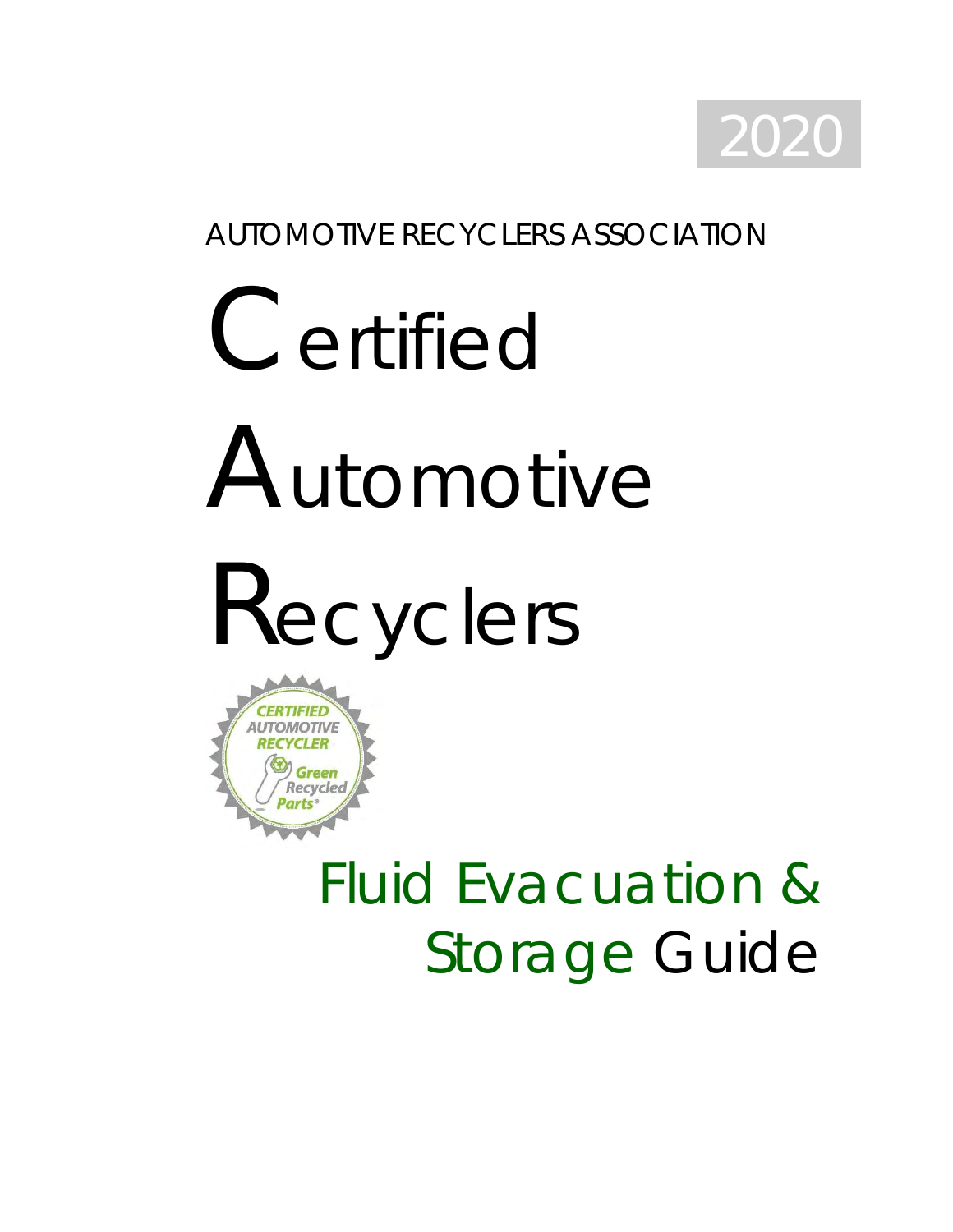A U TO MOTIVE RECYCLERS ASSOCIATION Certified Automotive Recyclers Guide



Automotive Recyclers Association 9113 Church Street Manassas, VA 20110 USA Phone 571.208.0428 • Fax 571.208.0430 [www.a-r-a.org](http://www.a-r-a.org/)

# Table of Contents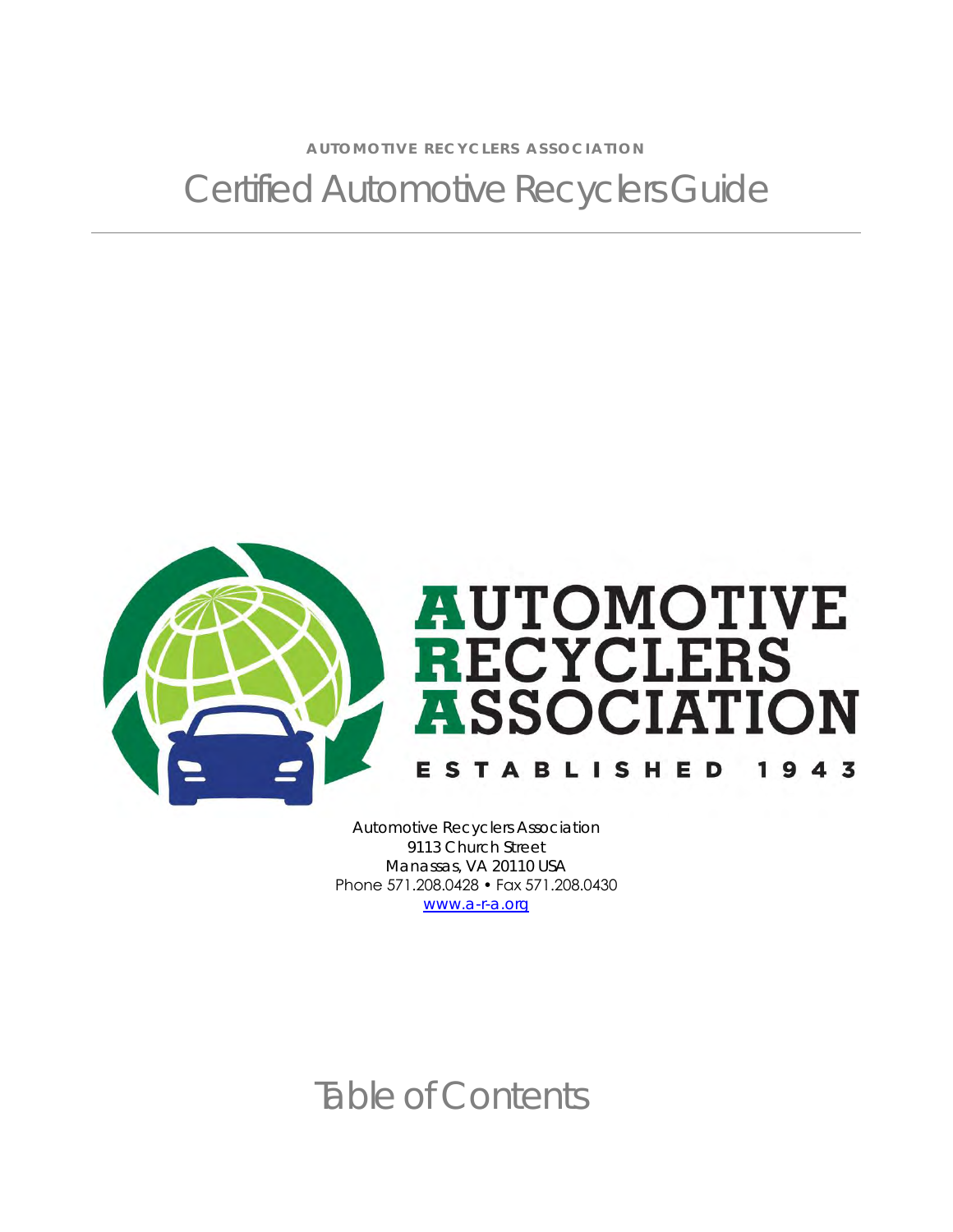Material presented in this manual is intended for informational purposes to assist automotive recyclers in meeting the Certified Automotive Recycler (CAR) safety requirements. Each automotive recycling facility participating in the CAR program is responsible for complying with applicable local, state, and federal regulations. Meeting the CAR standards does not guarantee compliance with all regulations that apply to the facility, nor does it provide protection against citizen or third party legal actions. These materials should not be construed to be legal advice.

> © Copyright 2020 Automotive Recyclers Association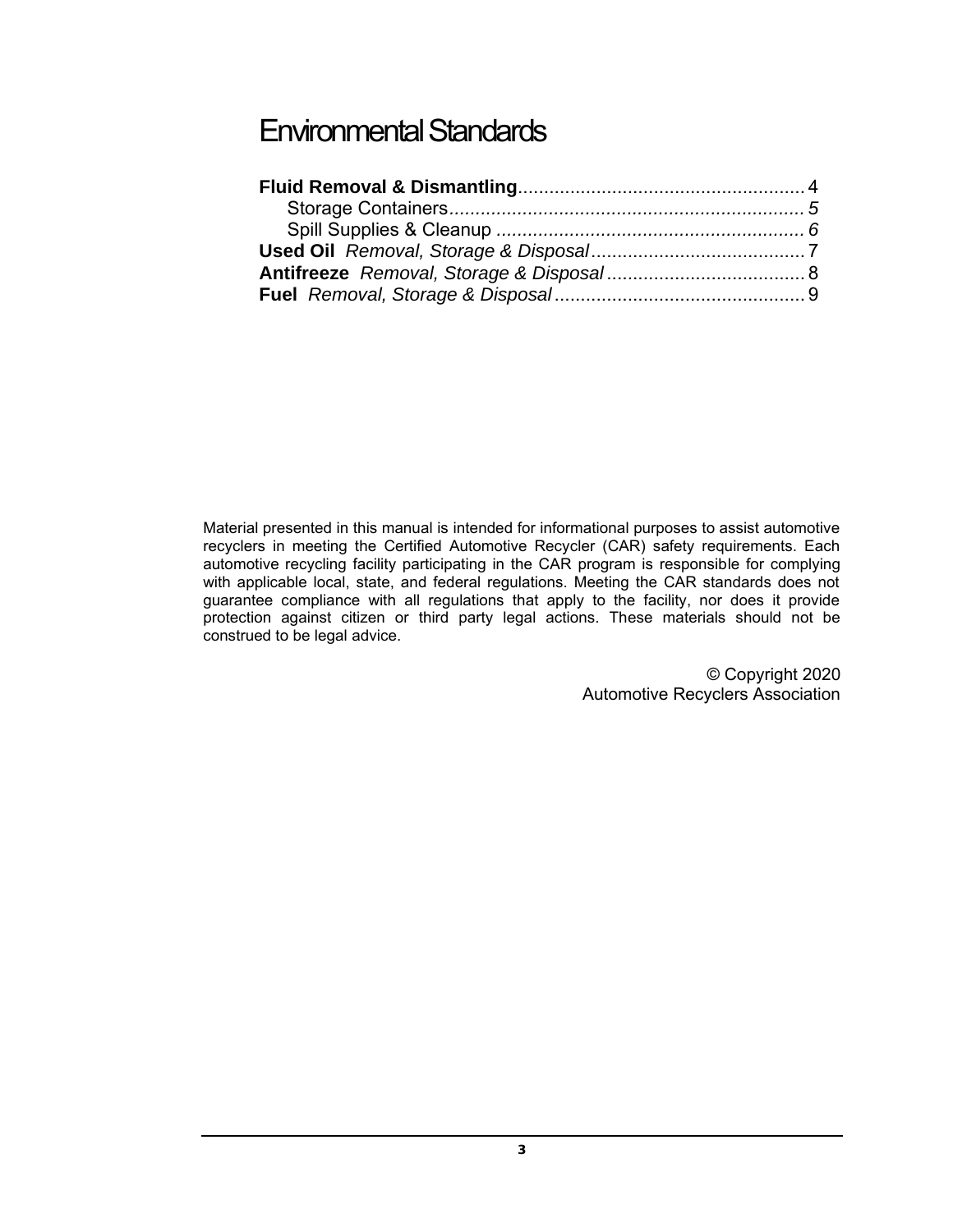# Fluid Removal & Dismantling Area

#### Enviro Standard: Fluid Evacuation & Storage

All Designated Fluid Removal & Dismantling Area(s) with Roof and on Impervious Surface



Fluid removal and dismantling should take place under cover (roof) such as inside the shop and on an impervious surface to minimize potential for accidental release of fluids from drips and spills. New and recyclable fluids should be stored, transported, disposed of, handled, and used in ways that prevent exposure to the environment.

Fluid evacuation should be conducted using telescoping drain trays, collection trays, vacuum extraction, or gravity draining away from floor drains. Floor drains may be covered for protections from spills.

#### Keep fluids separated

- Recyclable oils (engine, transmission, brake, and power steering fluids) may be stored together
- Antifreeze should be stored separately
- Fuel should be stored separately
- Solvents and degreasers may **not** be mixed with oil or fuel

WHAT TO DO:

- 1) Store new and recyclable fluids under roof in properly labeled containers (tanks, drums or other containers) that are covered (except when in use); or store outside with secondary containment.
- 2) Comply with applicable container labeling requirements.

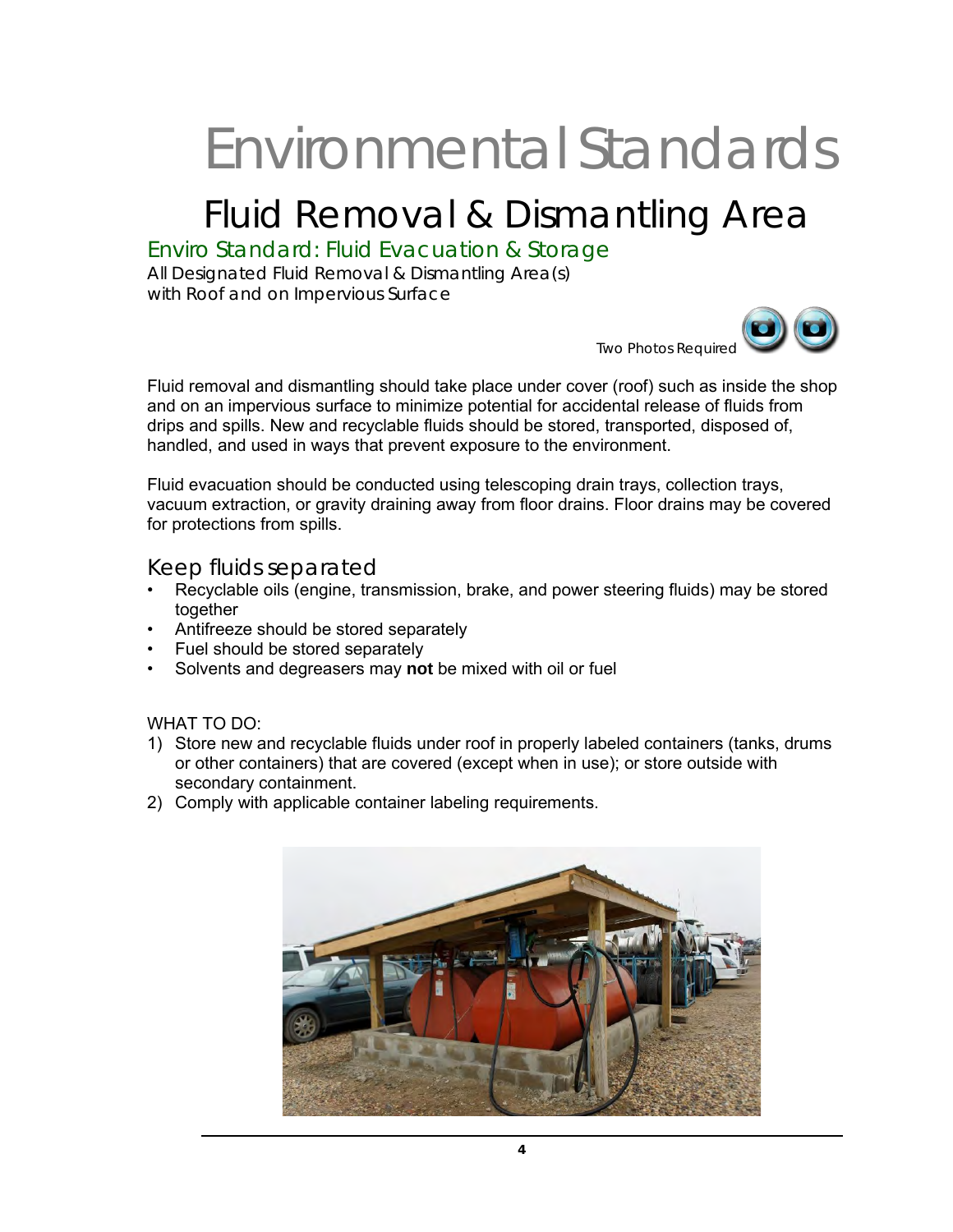#### Storage Containers All Storage Container Contents are Labeled

Storage containers must be compatible with the fluids being stored. *There is concern that reused totes should not store gasoline due to incompatibility issues over time.* 

All storage containers, tanks, totes, drums, cans and bottles should be clearly labeled to identify the container's content, both for safety and compliance reasons.

OSHA's Hazard Communication Standard or HCS has labeling requirements that display the *Globally Harmonized System or GHS of Classification and Labeling of Chemicals*  identification of chemicals, signal words, pictograms and precautionary statements. The type of label required in the workplace is called a secondary label (not for transport).

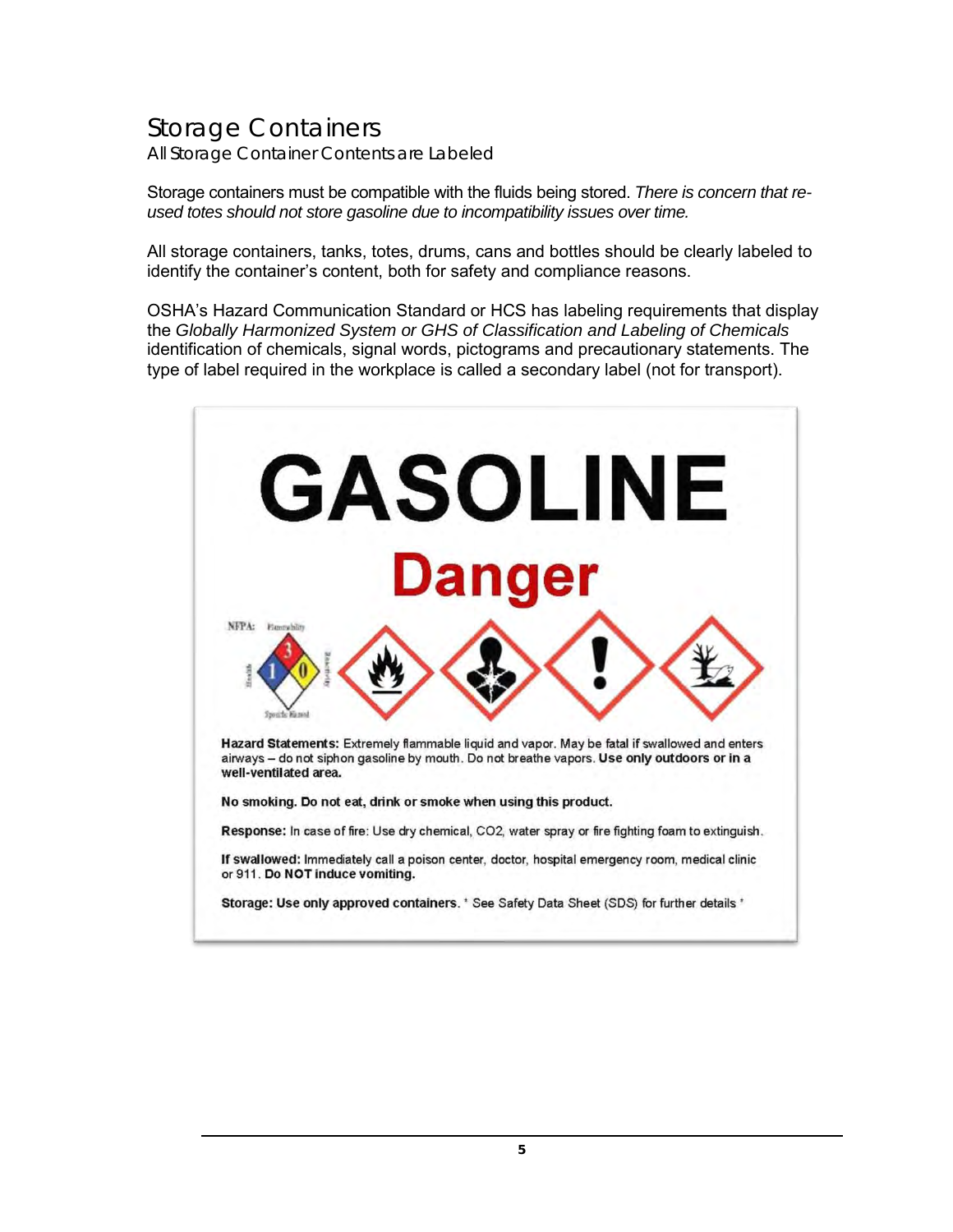#### Spill Supplies & Clean up

All appropriate spill supplies, such as drip pans, absorbent, drain covers, acid neutralizers, etc. are available. No spills or leaks on ground.

Every salvage yard should maintain a spill cleanup kit on-site at the facility in the event of an emergency spill. Spills have a few issues with which to be concerned.

First is the protection of employees (and customers) if the spill contains hazardous material. To accomplish this task the appropriate type of spill cleanup kit must be selected from the many choices available.

The second issue is to make sure that employees are trained on the use and locations of all spill cleanup kits.

Finally, if the quantity of material spilled is sizeable or made of acutely hazardous chemicals the spill may need to be reported to the regulatory agency. These types of spill are infrequent at a well-equipped salvage yard.

WHAT TO DO:

- 1) Maintain a spill kit(s) that contains appropriate absorbents and/or containment devices to handle the type and volume of fluid that may be released.
- 2) Place the labeled spill kit(s) where fluids are used or stored.
- 3) Provide and document training to employees on how to properly manage fluids, prevent spills and leaks, respond and clean up a spill, and dispose of used absorbents.

*What is in your Spill Kit?*

- General purpose oil absorbent such as granule "kitty litter" floor dry to absorb antifreeze, oil and fuel spills.
- Hydrophobic (oil-only) absorbent mats to absorb oily spills that are mixed with water (like rain or snow) to reduce the volume of waste material.
- Acid neutralizer for battery acid spills. Baking soda can be used. Battery acid is a sulfuric acid solution in water. Baking soda is a mild alkali bicarbonate of soda. Together they become neutral material.

#### *Personal Protective Equipment (PPE)*

Acid resistant gloves for responses to battery acid and automotive fluid spills are included in the spill kit. A conveniently placed pair of safety goggles is also included in the spill kit.

#### *Waste Management*

If liquid is recovered from the spill, place it in the appropriate waste container such as "USED OIL."

Spent oil absorbent like used floor dry, absorbent mats and socks that are highly saturated are NOT the same as general purpose absorbent used in daily processes. *Segregate the waste and manage it as a one-time hazardous waste with a Hazardous Waste Management company such as Safety-Kleen.*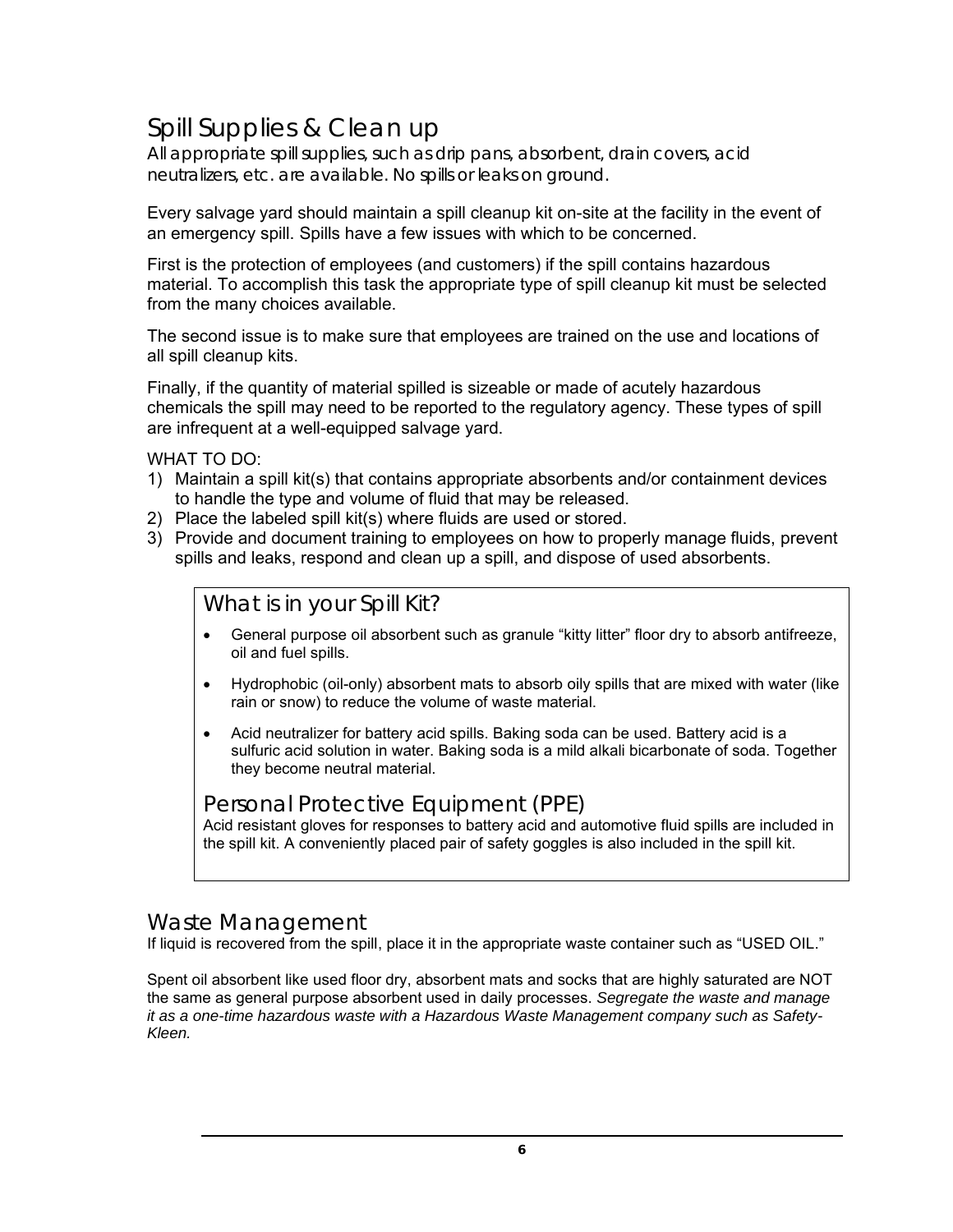## Used Oil Removal

Used oil including transmission, brake and power steering fluid, is exempt from hazardous waste regulations as long as the product is recycled. All used oil must be recovered for recycling or on-site energy recovery. Used oil must not be mixed with other wastes.

All used oils must be removed from salvage vehicles prior to crushing. It's recommended that used oils be removed prior to storage in the salvage yard. The use of used oil or oily waste for dust suppression purposes is specifically banned.

### Used Oil Storage



#### Used oil must be labeled **USED OIL** (not waste oil) as well as labeled for OSHA requirements.

On-Site Storage of used oil must meet the following standards:

- 1) Containers and storage tanks must be in good condition.
- 2) Containers must be clearly marked "**Used Oil**."
- 3) Fill pipes for underground used oil storage must be clearly marked "**Used Oil**."



### Used Oil Disposal

A used oil generator is the original producer of the used oil. Recycling options for generators of used oil include the following:

- 1) Provide used oil to a marketer, in this case the generator is not required to test for used oil fuel specifications.
- 2) Self-transport in quantities of 55 gallons or less to a state-recognized used oil collection center.
- 3) Provide used oil directly to a burner, in this case the generator or the burner becomes a marketer and must test for specification parameters.
- 4) Burn used oil on site in a used oil furnace provided that:
	- a) Oil is generated on site or collected from Do-It-Yourselfers.
	- b) The furnace has a maximum capacity of no more than 0.5 million BTU/hr.
	- c) The furnace is vented to the outside.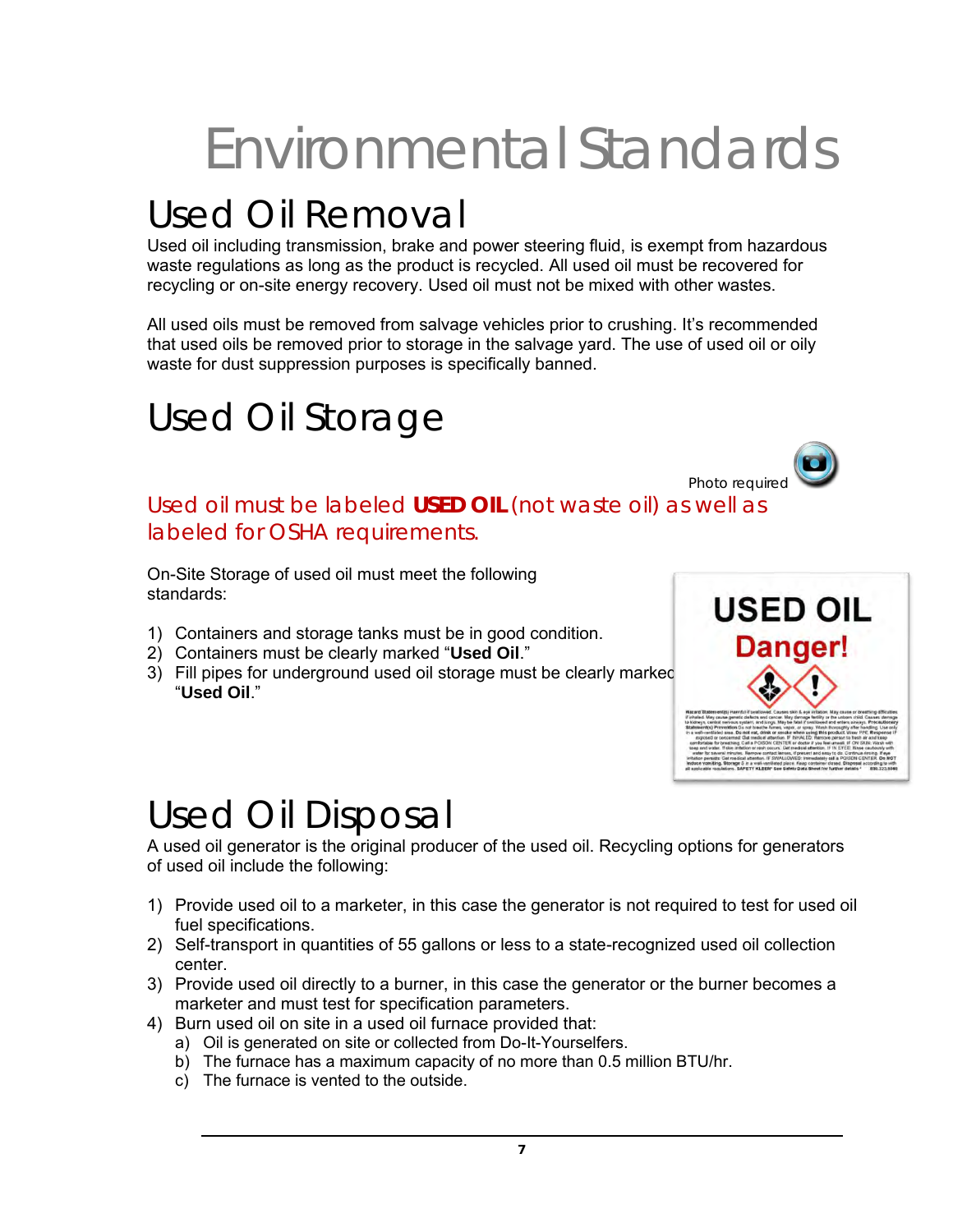# Environmental Standards Antifreeze Removal

All used antifreeze must be recovered for recycling or disposal. Used and/or waste antifreeze must not be mixed with other wastes. Antifreeze must be removed from salvage vehicles prior to crushing. It's recommended that antifreeze is removed prior to storage in the salvage yard.

*The main chemical in antifreeze is ethylene glycol, a deadly but sweet-tasting poison. Because of its sweet taste, children, wildlife and pets are attracted to it. As little as two ounces can kill a dog and only*  two tablespoons is hazardous to a child. Always store used or unused antifreeze out of the reach of *children and pets and never store used antifreeze in a container that once held a beverage.*

Even though antifreeze is poisonous it actually becomes contaminated during use with toxins potentially high enough in concentrations to deem it hazardous.

### Antifreeze Storage

If antifreeze is NOT designated as a waste then the waste management rules do not apply. **Used antifreeze** should continue to be stored in clearly marked storage vessels.

Sales records should be maintained to provide adequate documentation as to the whereabouts of the product after evacuation.

### Antifreeze Disposal

Potentially hazardous waste such as waste antifreeze is subject to a hazardous/nonhazardous waste determination through TCLP methodology. If hazardous, waste antifreeze must be managed on-site in accordance with the applicable generator regulations and disposed off-site by an EPA-permitted hazardous waste management company.

If non-hazardous, used antifreeze may be recycled on or off site without restriction. Used antifreeze may re-used or sold as used antifreeze with good recordkeeping.



Photo required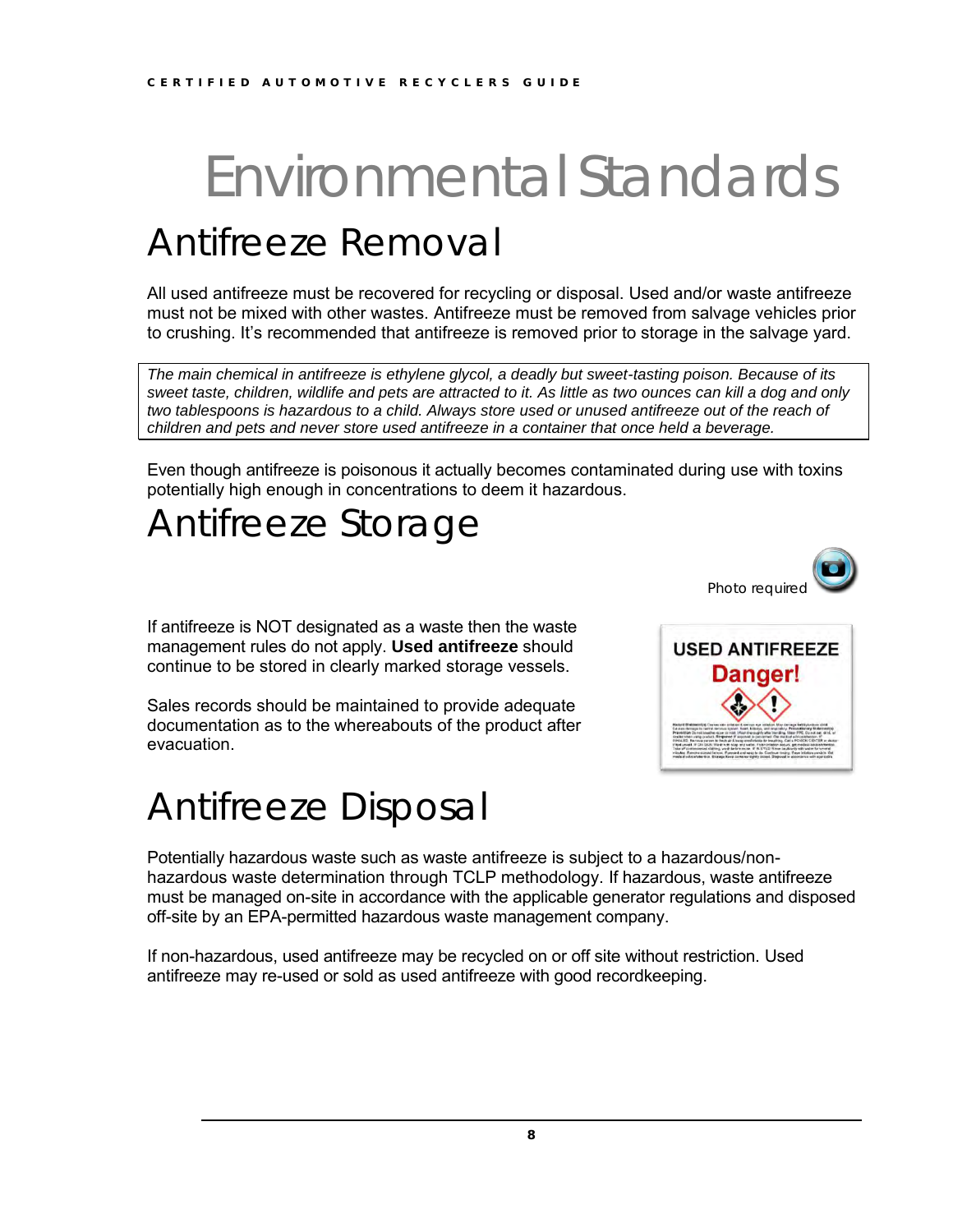# Fuel Recovery

Safe removal of gasoline & diesel in auto salvage

The CAR Program has clarified the standard for the safe removal of fuels. Fuel removal should only be carried out by a competent person (someone with the necessary skills, knowledge and experience to do the work), who has been shown how to use the equipment and understands the hazards of the operation. Even when using a fuel recovery pump or fuel retriever, the best management practice is **fuel removal** *only* **in a well-ventilated area, from which all ignition sources are removed**, preferably in open-air and away from floor pits or other openings in the ground.



#### Best Management Practices

- Do remove all ignition sources prior to removing fuel from a vehicle.
- Do remove fuel via the filler tube where possible.
- Do use a fuel retriever equipment wherever possible, following the manufacturer's instructions on vapor recovery and use of grounding straps.
- Do drain fuel outdoors or in a well-ventilated area.
- Do disconnect the vehicle battery before draining fuel.
- Do remove all combustible materials from the work area.
- Do keep a foam or dry powder extinguisher nearby.
- Do use grounding straps between the vehicle chassis and the metal container to eliminate static electricity.
- Do warn others verbally and/or by warning signs that fuel draining is in progress.
- Do use metal containers with secure caps for holding drained fuel.
- Do use containers large enough to hold the contents of the fuel tank and make sure that the containers cannot easily be knocked over during filling.
- Do soak up any spills immediately using absorbent granules or similar material.
- Do mark fuel containers with hazard labels to show their contents.
- Do follow the same precautions when transferring fuel from one container to another.

Fires and explosions caused by handling of gasoline and diesel during fluid evacuation occur all too easily. Even small leaks and spills of fuel have the potential to escalate into a major incident. Gasoline fires are usually serious and often result in fatalities or major injuries, either to the person doing the work or to other employees and even customers who may be nearby. There is often major property damage as well.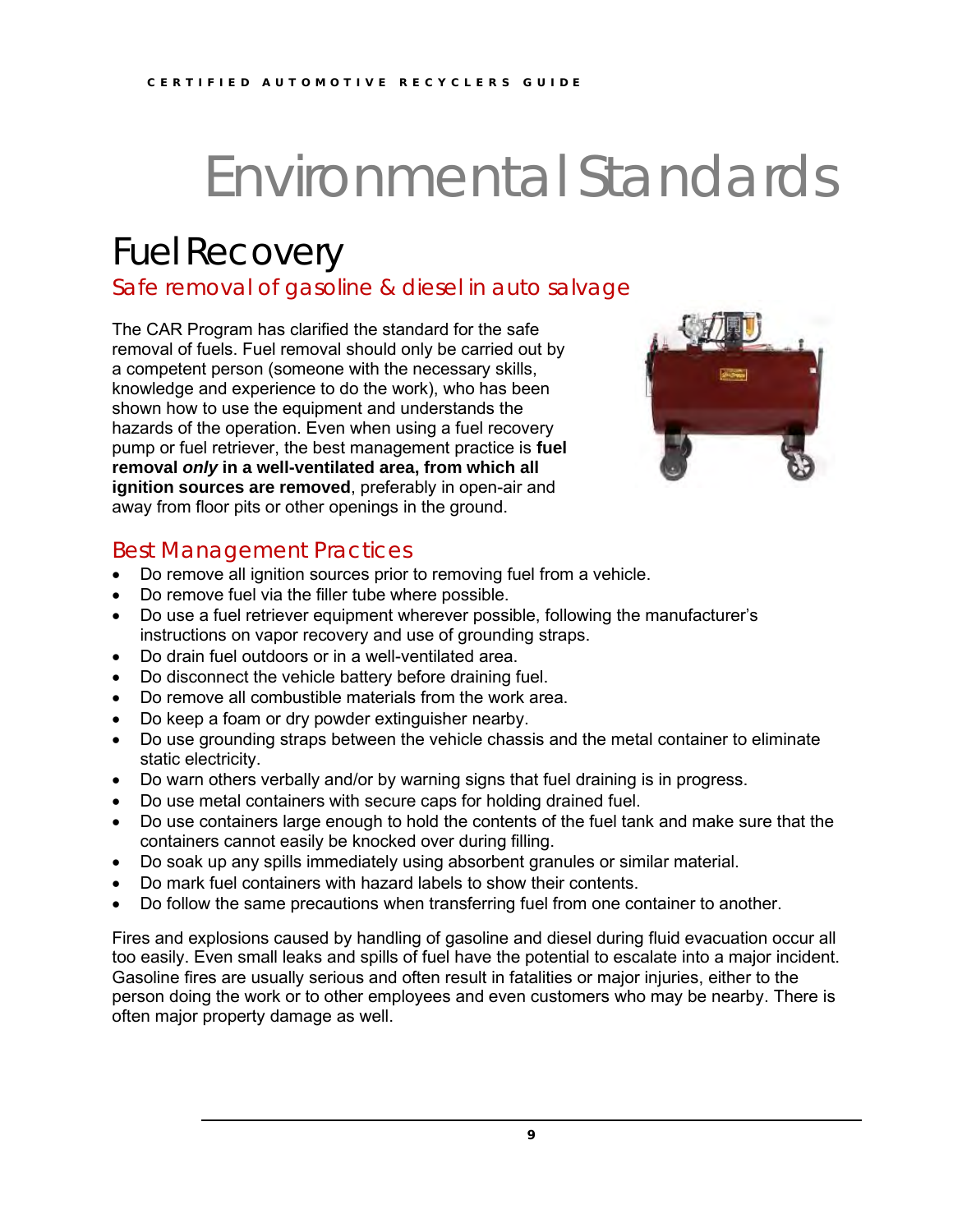Fuel is a highly flammable liquid and any spillage will evaporate to form a flammable, heavier-than-air vapor that is easily ignited, even at low temperatures.

Common ignition sources are:

- smoking and lighted matches;
- welding and cutting equipment;
- heaters, water heaters;
- **all types of electrical equipment**, *unless these are designed as suitable for use in a flammable atmosphere.* Even low-voltage inspection lamps, if damaged, can ignite gasoline vapor.





As well as the sources listed above, the action of draining gasoline into a container can generate static electricity which, if not controlled, can result in a spark.

When thinking about sources of ignition, remember that fuel vapor does not disperse easily but may spread over a wide area. It tends to sink to a low level and may collect in tanks, cavities, drains, pits or areas where there is little air movement.

# Fuel Storage



#### What is the safest way to store and handle gasoline?

Gasoline must be stored in an approved container or tank. Gasoline containers must also be provided with an approved label as required by federal and state authorities. Storage in anything other than an approved container is strictly prohibited by fire prevention codes.

Gasoline is a flammable liquid and should be stored at room temperature, away from potential heat sources such as the sun, a hot water heater, space heater or a furnace, and away from ignition sources. Gasoline vapors are heavier than air and can travel along the floor to ignition sources. Therefore, appliance pilot lights or igniters should be kept more than 50 feet from where gasoline is stored or handled, and elevated.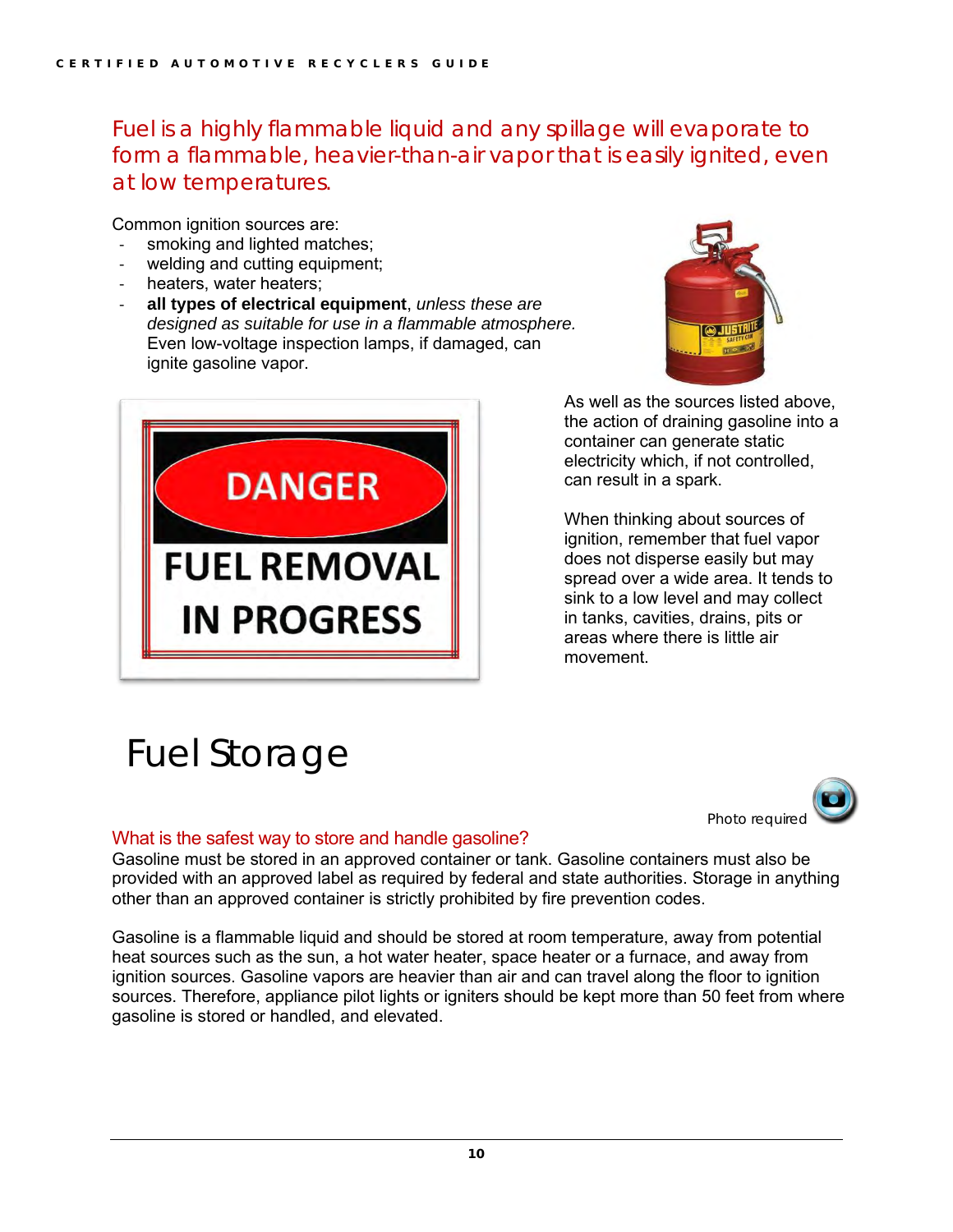Other precautionary measures include:

- Do not smoke where gasoline is handled or stored.
- Always keep gasoline out of reach from children.
- For better ventilation, it is best to handle gasoline outdoors.
- Keep gasoline containers tightly closed and handle them gently to avoid spills.
- Do not mix even a small amount of gasoline with kerosene or diesel.
- Do not use gasoline in kerosene heaters or lamps.
- Store gasoline in a building separate from the house or place of occupancy, such as a shed or garage.
- Put gasoline in a small engine (like a lawnmower) only when the engine and attachments are cool.

Storage of gasoline requires developing precautions for spill cleanup. Minor spills should be absorbed with sawdust, paper or rags. Larger spills may be contained and collected. Check with your local government or hazardous waste disposal center to determine the proper avenues for disposing of spilled gasoline. Place recovered gasoline and cleanup materials in approved, labeled containers for proper disposal. Never dispose of spilled gasoline or cleaning materials on the ground or into your garbage, drains, toilets or sewers. If you do, it might cause a fire, or seep into streams, bays, lakes or your groundwater.

Under no circumstances should drained petrol be added to the waste-oil tank. Any contaminated petrol or petrol/diesel mixtures should be consigned as a hazardous waste, giving a clear description of the nature of the material to the waste contractor.

# Fuel Disposal

Vehicle dismantling can result in spills and leaks as fluid-containing parts are removed. Vehicle crushing may also release any remaining fluids. Proper management includes draining the parts, controlling any leaks and spills, and recycling, reusing, or disposing of the fluids.

#### WHAT TO DO:

1. Develop appropriate spill prevention and fluid management procedures for dismantling and crushing operations.

2. Prior to dismantling or crushing, drain vehicle fluids including antifreeze, brake fluids, engine oils, and transmission fluids. Fluids must be captured or contained to prevent release to environment. Other fluids which may be drained include windshield washer fluid, power steering fluid, and rear axle housing fluids.

3. Use plugs to prevent leaks from drained engines or store drained engines in a leak-proof container.

4. Provide spill control supplies and spill prevention and fluid management training to all employees who crush vehicles or dismantle or remove parts containing fluids.

5. At "you-pull-it" facilities (where customers may dismantle parts), drain fluids from vehicles before customers are allowed to dismantle parts. Instruct customers on proper procedures to prevent leaks during removal of parts, and provide spill control supplies for convenient customer use.